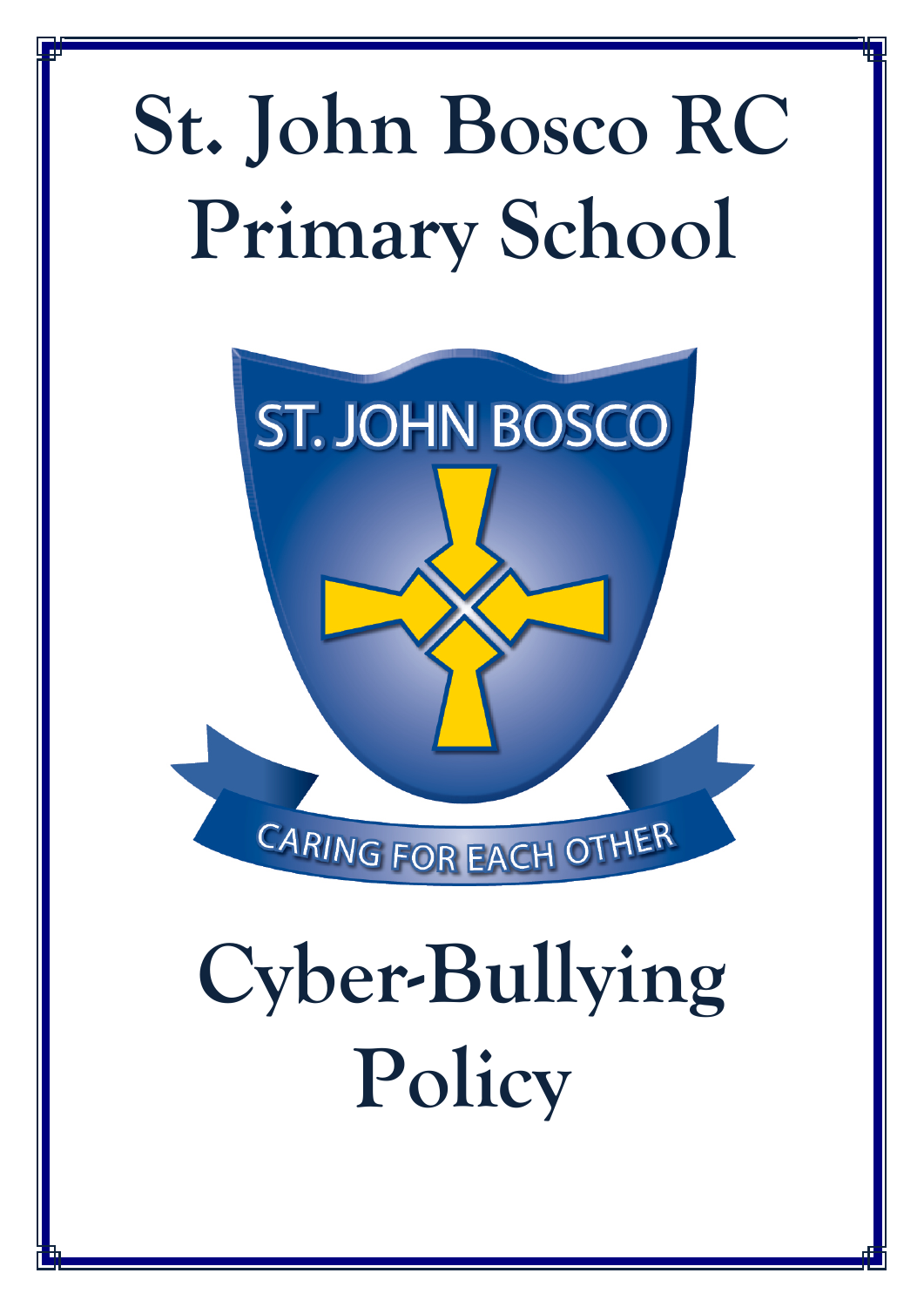## **CYBER-BULLYING POLICY:**  (To Be Read Alongside Anti-Bullying Policy)

This policy has been compiled in consideration of the latest Department for Education guidance regarding how to tackle and prevent bullying, using links to their recommended support sites of:

Childnet International [http://www.childnet.com](http://www.childnet.com/)

Beatbullying [http://www.beatbullying.org](http://www.beatbullying.org/)

The following excerpt is from the DFE website:

**DFE Guidance**: Cyber-bullying "The rapid development of, and widespread access to, technology has provided a new medium for 'virtual' bullying, which can occur in or outside school. Cyber-bullying is a different form of bullying and can happen at all times of the day, with a potentially bigger audience, and more accessories as people forward on content at a click. The wider search powers included in the Education Act 2011 give teachers stronger powers to tackle cyber-bullying by providing a specific power to search for and, if necessary, delete inappropriate images (or files) on electronic devices, including mobile phones.

## **WHAT IS CYBERBULLYING?**

Cyber-bullying can be defined as the use of computing particularly mobile phones and the internet, deliberately to upset someone else. It can be an extension of face to face bullying, with technology providing the bully with another route to harass their target. However, it differs in several significant ways from other kinds of bullying: - the invasion of home and personal space - the difficulty in controlling electronically circulated messages - the size of the audience - perceived anonymity - and even the profile of the person doing the bullying and their target As with the schools general definition of bullying, however, we believe it should involve the whole school community; in this way, awareness is raised and our stakeholders can 'buyin' to our policies of tackling cyber-bullying.

Cyber-bullying is a sub-set or 'method' of bullying. It can be used to carry out all of the different 'types' of bullying (such as racist bullying, homophobic bullying, or bullying related to special educational needs or disabilities), but instead of the perpetrator carrying out the bullying in person, they use technology as a means of conducting the bullying. Cyber-bullying can include a wide range of unacceptable behaviors, including harassment, threats and insults. And like face to face bullying, is designed to cause distress and harm. Cyber-bullying takes place between children; between adults; but also across different age groups. Young people can target staff members or other adults through cyber-bullying.

# **CYBER-BULLYING IN THE SCHOOL COMMUNITY:**

Cyber-bullying is not a new phenomenon, but as mobile phone and internet use become increasingly common, so does the use of technology to bully. The School already address bullying, discrimination and behavioral issues as part of school policy. This guidance is designed to assist staff and parents in the interpretation of how the technology is being used, and the potential abuse that can be caused. Only by open discussion with children parents and staff can the issue be shared and understood, what the consequences are and what the preventative measures can be.

## **Forms that cyber-bullying can take:**

Cyber-bullying takes different forms, some of which are harder to detect or less obviously associated with bullying than others; some are already included in the general bullying policy that the school operates, and there are already systems in place to deal with these:

## 1. Threats and intimidation:

Serious threats can be sent to both staff and pupils by mobile phone, e-mail and via comments on social networking sites or message boards.

## 2. Harassment or stalking:

Repeatedly sending unwanted texts or instant messages, or making phone calls; using public forums, such as message boards or chat rooms, to repeatedly harass or to post derogatory or defamatory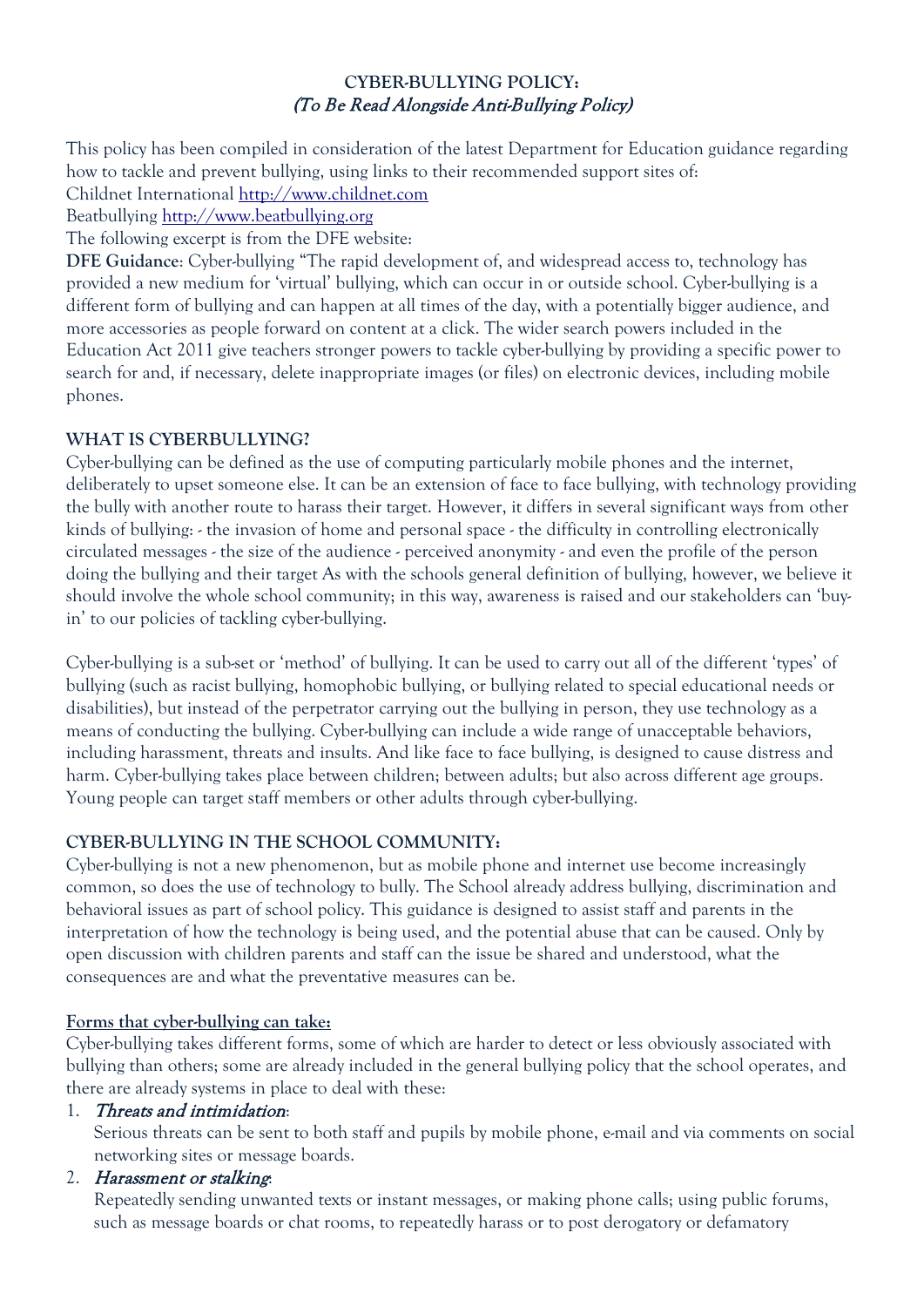statements in order to provoke a response from their target; tracking targets using spyware; sending viruses.

## 3. Vilification/Defamation:

Cyber-bullying can include posting upsetting or defamatory remarks about an individual online, or name calling using a mobile device.

## 4. Ostracising/Peer Rejection/Exclusion:

Online exclusion can be harder to detect than children obviously being marginalized in a space, such as a classroom, where there are adults present. Social networking sites such as Facebook, Twitter, Instagram and Snapchat etc provide a platform for young people to establish an online presence. They can be an important extension of a young persons social space and activity. It is possible for a group of students to set up a closed group, which can protect them from unwanted contact. It also means that excluding someone – by refusing to return or acknowledge messages, deleting them from their friendship lists or using 'ignore' functions - can be extremely hurtful.

#### 5. Identity theft, unauthorized access and impersonation:

Accessing and copying someone's information, for example e-mails or pictures, in order to harass or humiliate them; deleting someone's information; impersonating someone, for example pretending to be the person whose account has been hacked in order to post abusive comments and bad language.

#### 6. Publicly posting, sending or forwarding personal or private information or images:

Once electronic messages or pictures are made public, containing them becomes very difficult. Video or pictures can be passed between mobile phones, uploaded to web sites or posted to public video hosting sites. Websites are potentially viewable by millions of people; even after pages or comments have been removed, 'cached' copies may still be available. Creating, possessing, copying or distributing images of children and young people under the age of 18 which are of an indecent or sexual nature is illegal under the Protection of Children Act 1978. These images are illegal even if they were taken in 'fun' or by 'willing' parties. These laws also apply to indecent 'pseudo-photographs' – images which have not been taken but have been created or adapted, for instance using digital imaging software.

## 7. Manipulation:

This is an often under-considered form of bullying, but unfortunately cases of it do exist. Examples include outing pressure on someone to reveal personal information or to arrange a physical meeting. This can be done by using online friendship status, for example, suggesting that a genuine friend would give out personal information.

## **Popular mediums for cyber-bullying:**

- Mobile phones;
- Instant messenger and voice over internet protocols;
- Chat rooms and message boards;
- E-mail Web-cams;
- Social network sites;
- Video hosting sites;
- Virtual learning sites;
- Gaming sites, consoles and virtual worlds

## **HOW CAN ST JOHN BOSCO R.C. PRIMARY SCHOOL MONITOR AND PREVENT CYBER-BULLYING?**

We will take a proactive stance on co-ordinating responsibility for cyber-bullying and work with parents and children to identify instances where it could occur, and take action where appropriate. There is no single solution to the problem; it needs to be regarded as a live and on-going issue.

We consider that there are 5 essential action areas that together form an effective and comprehensive approach to prevention:

1. Understanding and talking about cyberbullying and the wide issue of bullying, including the effects on others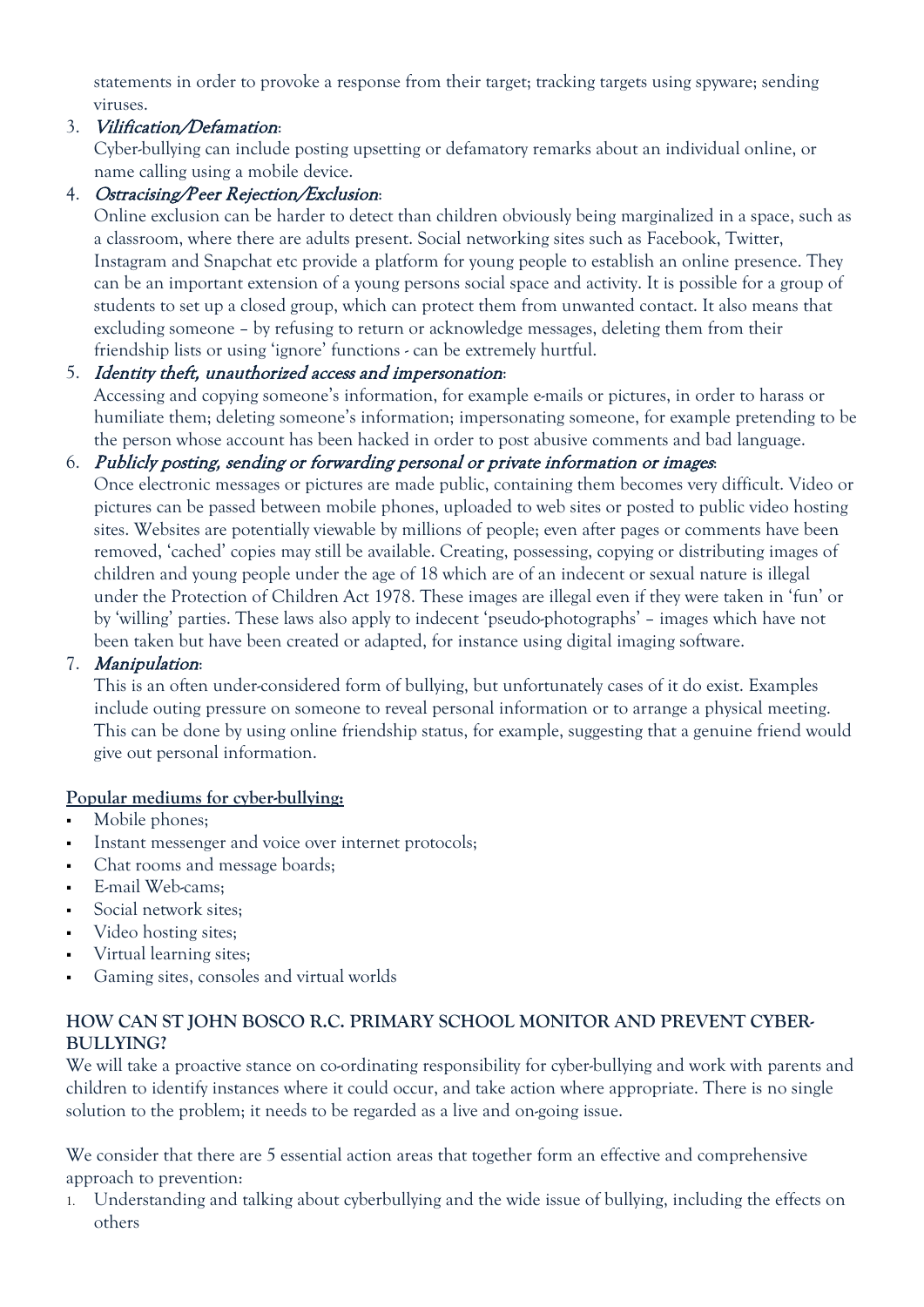- 2. Updating existing policies and practices
- 3. Making reporting cyber-bullying easier
- 4. Promoting the positive use of technology
- 5. Evaluating the impact of prevention activities

## **UNDERSTANDING & TALKING ABOUT CYBER-BULLYING:**

It is an issue that is already on the school agenda, and is an important way of working towards the Every Child Matters outcomes, and safeguarding the health and wellbeing of the school community.

#### **Promote awareness and understanding about cyber-bullying:**

We will work within the curriculum to highlight the different forms that cyber-bullying can take, and make children aware of its impact. We will enforce this message by regular updates to parents, advising of what they should watch out for in their children's internet or mobile phone activities. This information will be reinforced by class teachers, informing children what they should do if they think they are the victim of cyber-bullying, and who they can turn to for support.

#### **Publishing sanctions:**

It is also important that children and parents are alerted to the school policy on dealing with cyber-bullying as it becomes evident, with the understanding that it will not be tolerated in school on any level. Pupils will be reminded of the importance of a safe environment and how to behave responsibly when using computing.

#### **Logging all cyber-bullying incidents:**

We will keep appropriate records of any incidents of cyber-bullying, alongside wider bullying, and monitor our prevention activities in connection with this. We will remind children of the importance of discussing any concerns they have with a member of staff, in confidence. Similarly staff and parents should be aware of the non-verbal signs of cyber-bullying, such as anxiety, depression or fear, that would otherwise be unusual in a child. This may also involve subtle comments or changes in relationships with friends.

## **Promoting the positive use of technology:**

Computing is increasingly recognised as an essential life skill, and embedding technology across the curriculum and in learning and teaching delivery provides opportunities and benefits for both learners and staff members. We will work with children and staff to promote e-safety:

- Never give passwords to other people
- Change passwords regularly
- Do not upload images of children to websites under any circumstances
- Ensure pupil data held on computers is password protected
- Ensure firewalls and security centre updates are working effectively.

## We will ensure that:

- Children only use the computing resources in school for the purposes intended i.e. solely for educational use.
- All interactive resources are from reputable educational suppliers and have been installed with full child-friendly firewalls/safeguards.
- Children cannot access chat rooms or social networking sites when using school computers; access to such sites is automatically prohibited by the server.
- Children are not given individual e-mail accounts; there is no facility in school for children to be sending each other messages by any medium.

# Staff should reinforce the anti-cyberbullying code:

1. Always respect others

2. Think before you send